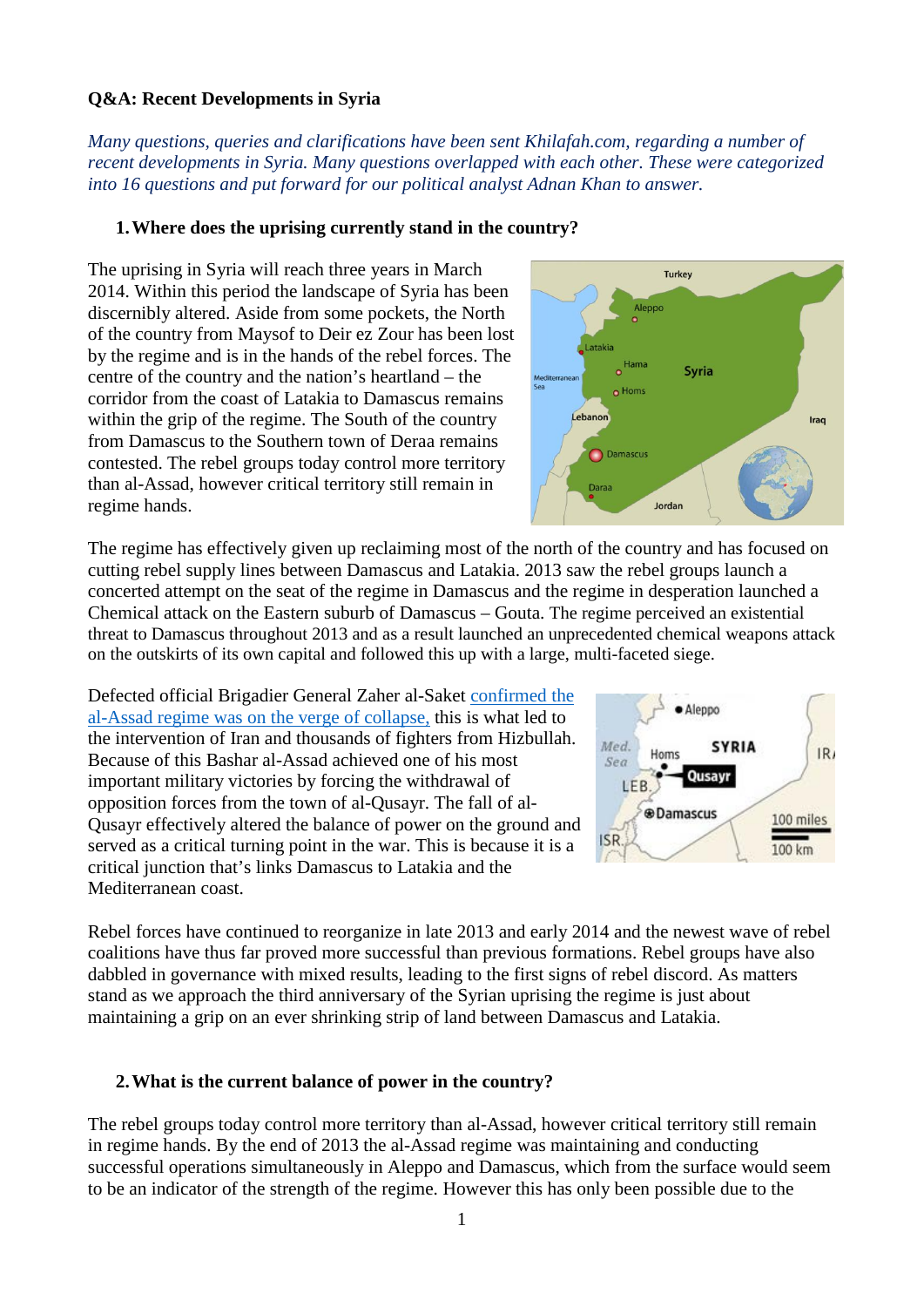

regime's overwhelming reliance on foreign and irregular forces and illustrates the reality of the weakness of the Syrian military.

Damascus is the Syrian regime's center of gravity: the loss of the city would be the end of the regime. As the threat of Western intervention subsided, the regime gained renewed confidence and continued with offensive military actions and crippling neighborhood sieges. However the regime is running out of options and capability, despite support from Iran, Russia and Hizbullah to reverse rebel gains.

The rebel groups lack the numbers and heavy weapons necessary to lead a sustained siege of Damascus and on regime positions. The equipment provided from external sources for the moment will

not change the balance of power on the ground.

The battle between the Muslim of Syria organized into rebel groups on the one side and the regime and Alawis on the other side remains at a stalemate.

#### **3.Who are the Islamic State of Iraq and Sham (ISIS), what are their aims and capabilities?**

The ISIS originated as an insurgent group during the US invasion of Iraq, and for the past decade it has been Iraq's pre-eminent group. During that time it has operated under various names, including al-Qaeda in Iraq and the Islamic State of Iraq. When the Syrian uprising started, those fighting in Iraq were sent to take part in the uprising in Syria and stand-off against the regime. Supported by ISI leader Abu Bakr al-Baghdadi*,* Abu Muhammad al-Joulani formed Jabhat al-Nusra (Nusra Front) in January 2012.

However tensions erupted in April 2013 when al-Baghdadi released an audio message in which he announced his organization had subsumed Jabhat al-Nusra. Al-Baghdadi named the new, expanded organization the Islamic State in Iraq and the Levant and reportedly moved to Syria's Aleppo governorate to take charge. The announcement sent shockwaves across Syria and the region, but more so, amongst the leadership and rank-and-file within Jabhat al-Nusra. Within days, Abu Muhammad al-Joulani, the head of Jabhat al-Nusra rejected the proposal and 'reaffirmed' his allegiance to Ayman Al-Zawahiri, who for Joulani, represented the global Jihad, whereas Baghdadi represented the cause in Iraq. As a result fighters from Iraq moved into the Syrian theatre and began taking over territory Jabhat al-Nusra controlled and was governing. Matters reached boiling point in early January 2014 when Jabhat al-Nusra took over an ISIS position in Atmeh in northern Syria in conjunction with Ahrar al-Sham. Today the ISIS control four border towns - Atmeh, al-Bab, Azaz, and Jarablus, allowing it to control the entrances and exits from Syria into Turkey.

The ISIS is composed of numerous battle hardened fighters who fought US forces in Iraq. For many years they held US forces to a stalemate through an insurgency. This is why it was not surprising that Jabhat al-Nusra achieved many victories against the Syrian armed forces and militia. Even before the ISIS takeover, Jabhat al-Nusra in coordination with many other rebel groups conducted many daring attacks on regime supply lines and air bases.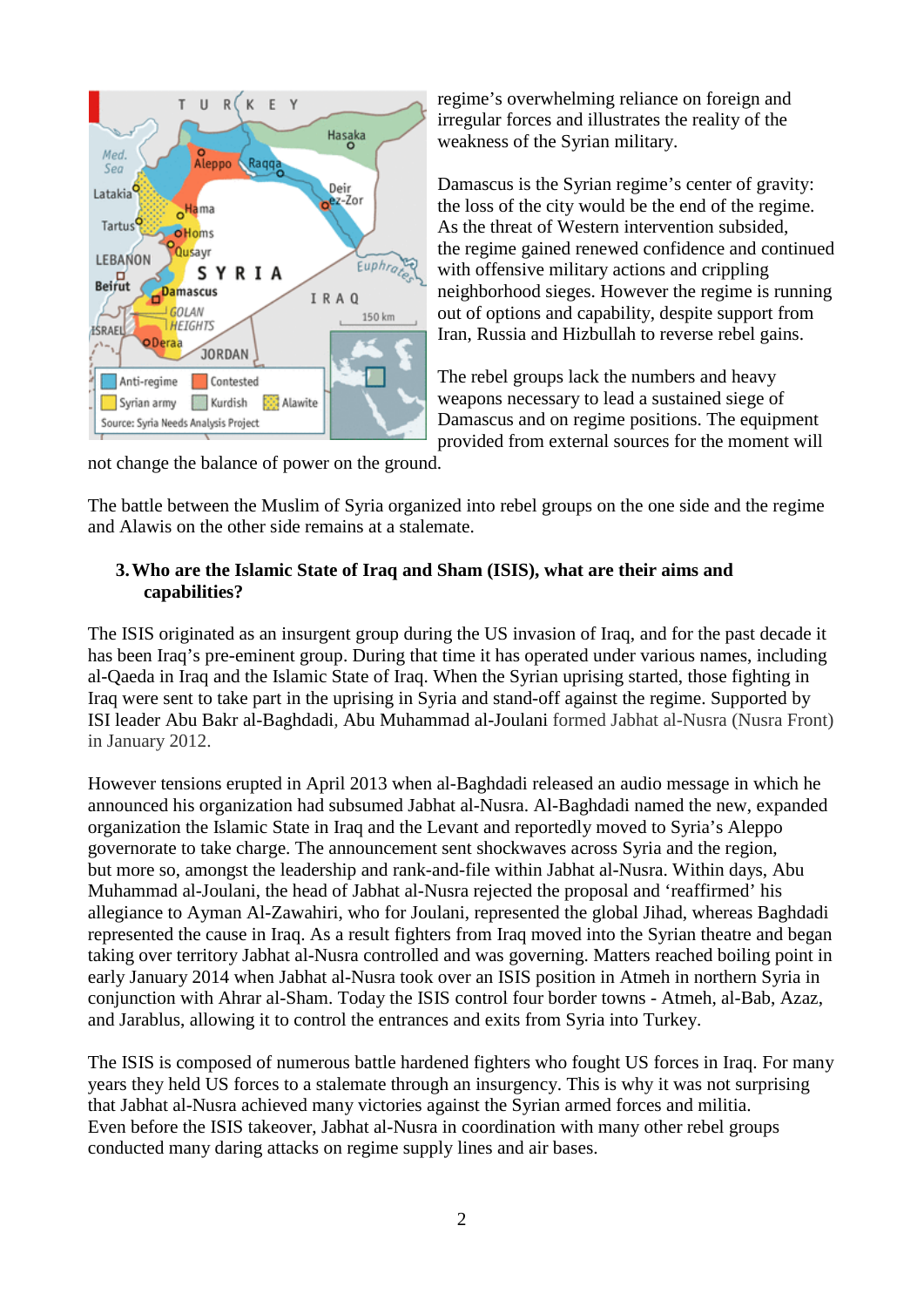The aims of the ISIS and what remains of Jabhat al-Nusra differ in terms of priority; but both have the re-establishment of the Khilafah as their end objective. Implementing Islam in the territories under their control has been the priority of ISIS, whilst Jabhat al-Nusra has focussed on fighting the regime rather than governance.

### **4.Is ISIS infiltrated?**

Jihadi groups across the world need training and the environment conducive to facilitate guerilla warfare, arms and bomb-making. Iran's creation of Hizbullah and Pakistan's grooming of the Taliban and many other Jihadi groups against the Soviet Invasion of Afghanistan are publically known examples. All militant groups of whatever persuasion have had government support, funding and arms at some point. Some may have turned against their masters, but this all points to the fact that governments have links to militant groups, although their influence over these groups may fluctuate.

The Syrian government's history of sponsoring Jihadist movements over the last three decades contributed to the Jihadist foothold in the country. The Syrian intelligence apparatus long cultivated ties with these groups; moreover, it has solidified robust logistics networks that facilitate Jihadist activity. As Syrian intelligence services became preoccupied with the uprising in 2011, some of these Jihadist elements turned against their former regime allies and are now cooperating with local Jihadists. The origin of many rebel groups is linked with the Syrian government's sponsorship of groups fighting Western coalition troops during the Iraq War.

Syria played an active role in infiltrating the Sunni resistance against the US in Iraq and passed on valuable intelligence to the US-led coalition. Syria's influence over the Sunni resistance fighters that operated in Iraq was emphasised by the Baker-Hamilton report. In May 2006, the Department of Defence quarterly report titled "Measuring Stability and Security in Iraq", Syria's influence was outlined: *"…. Syria continues to provide safe haven, border transit, and limited logistical support to some Iraqi insurgents, especially former Saddam-era Iraqi Baath Party elements. Syria also permits former regime elements to engage in organizational activities, such that Syria has emerged as an important organizational and coordination hub for elements of the former Iraqi regime. Although Syrian security and intelligence services continue to detain and deport Iraqbound fighters, Syria remains the primary foreign fighter gateway into Iraq…"* 

Al-Qaeda in Iraq (AQI) which was drowning the US in a quagmire, in the middle of the insurgency turned to targeting civilians. It turned against the Shi'a as well as conducting suicide bombings in public places, massacres and executions. Very quickly the insurgency against the US weakened as the various groups began fighting al-Qaeda rather than US troops. Many consider the insurgency to have been infiltrated by Jordanian, Syrian and US intelligence assets at the time.

The defecting diplomat Nawaf al-Fares stated in an interview with the Daily Telegraph that Jihadi's were used by the Syrian government in attacks against civilians so that the government could blame the deaths on Syrian rebels. Mr Fares' most damaging allegation was that the Syrian government itself has a hand in the nationwide wave of suicide bombings on government buildings, which have killed hundreds of people and maimed thousands more. [He said:](http://www.telegraph.co.uk/news/worldnews/middleeast/syria/9400537/Exclusive-interview-why-I-defected-from-Bashar-al-Assads-regime-by-former-diplomat-Nawaf-Fares.html) *"all these major explosions have been perpetrated by al-Qaeda through cooperation with the security forces."*

Whilst there is no doubt there are many sincere individuals who have taken up arms against the regime to bring real change to the country, it cannot be ruled out that such groups are infiltrated.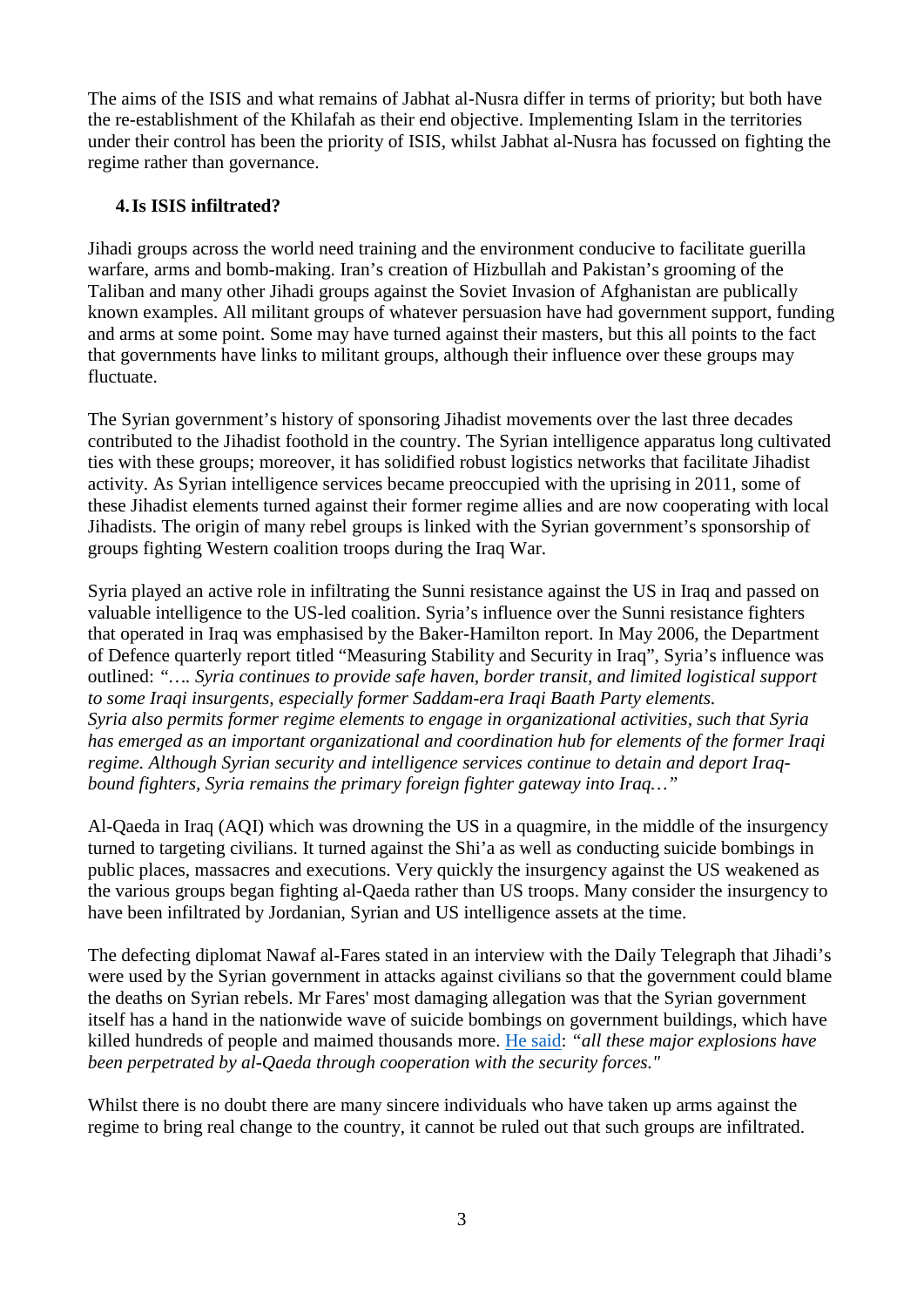### **5.What is the reality of the ISIS declaration of an Islamic State in some parts of Syria and Iraq?**

Throughout the war against the US in Iraq and as the uprising in Syria evolved, various reports have emerged of the re-establishment of the Khilafah. Some groups who engaged in Jihad, upon securing some areas, began distributing food and energy and settling disputes amongst people. On a number of occasions the world's media reported such situations as the establishment of the Khilafah or an Islamic state, since the end aim of the Jihadi groups is indeed the Khilafah.

The ISIS has been accused on a number of occasions of declaring the establishment of the Khilafah in the territories it had under its authority. Such statements however never come from the ISIS themselves, in fact ISIS officials have made clear their intention to [establish](http://www.jihadica.com/caliphate-now-jihadis-debate-the-islamic-state/) an Emirate system rather than Khilafah. Abu 'Abd Allah Anis, explicitly [called](http://www.jihadica.com/wp-content/uploads/2013/04/majallat-al-balagh-2-links.pdf) for founding an "Islamic emirate" in Syria in the Jihadi magazine Majallat al-Balagh, he said: *"We hope to witness [in Syria] in the near future an alliance of jihad powers and their establishment of a broad shura council leading to the announcement of an Islamic emirate."*

Islam has very specific evidences for what constitutes the Khilafah, the Emirate system which has no foreign policy is counter to this.

### **6.Are the recent tensions in Iraq linked to Syria?**

The fall of Fallujah was widely reported by the global media in early 2014. Jabhat Al-Nusra were originally members of the Jihad in Iraq, who moved to Syria to fight the al-Assad regime; this is the only link between what is taking place Iraq and Syria. What is taking place in Iraq is the result of the US invasion and the Iraqi people turning against the corrupt Maliki government.

Fallujah and the Anbar province were both the heart of the insurgency against the US. The US was able to co-opt the Shi'a factions in South Iraq, but failed to achieve this in central Iraq which is dominated by Sunnis. It took a brutal siege in 2004 to put down the insurgency, with reports continuing to emerge of the use of chemical weapons by US forces.

Successive Iraqi governments have done little to fix this reality or the poverty in Fallujah. In fact the city has been marginalized because of its history as a center of resistance. These feelings have only exacerbated over the past year with protests and government repression. Violence began in early 2014 when Iraqi security forces [disbursed a protest camp in Fallujah](http://news.yahoo.com/deadly-clashes-iraq-forces-dismantle-protest-111022315.html) and arrested a politician who had been friendly to the protestors' goals. This camp was part of a [non-violent protest](http://www.theguardian.com/commentisfree/2013/jan/17/iraq-protest-defy-maliki-regime)  [movement](http://www.theguardian.com/commentisfree/2013/jan/17/iraq-protest-defy-maliki-regime) – however Iraqi security forces attacked protestors in Fallujah.

Jihadi groups joined the local tribes in facing off against the Maliki government. In this context, calls of the establishment of the Khilafah have been greatly exaggerated, including by the Maliki government to justify military strikes. Feurat Alani, a French-Iraqi journalist with family ties in Fallujah, [reported](http://www.democracynow.org/2014/1/9/as_us_rushes_weapons_to_iraq) that: *"ISIS is not playing a significant role in the fighting in Fallujah. Much has been said and written about ISIS raising their flag over a building in Fallujah. This has been taken to be a sign of their power in the city. But they took the flag down five minutes later when ordered to by tribal leaders. This shows that the tribes control Fallujah."*

## **7.What is the reality of rebel infighting?**

The rebel discord has fundamentally been due to the actions of the ISIS. Their actions have led some rebel groups to turn against them. At the heart of the discord are priorities; many rebel groups insist ISIS fighters integrate into Syria's other groups and fight to bring down the regime and then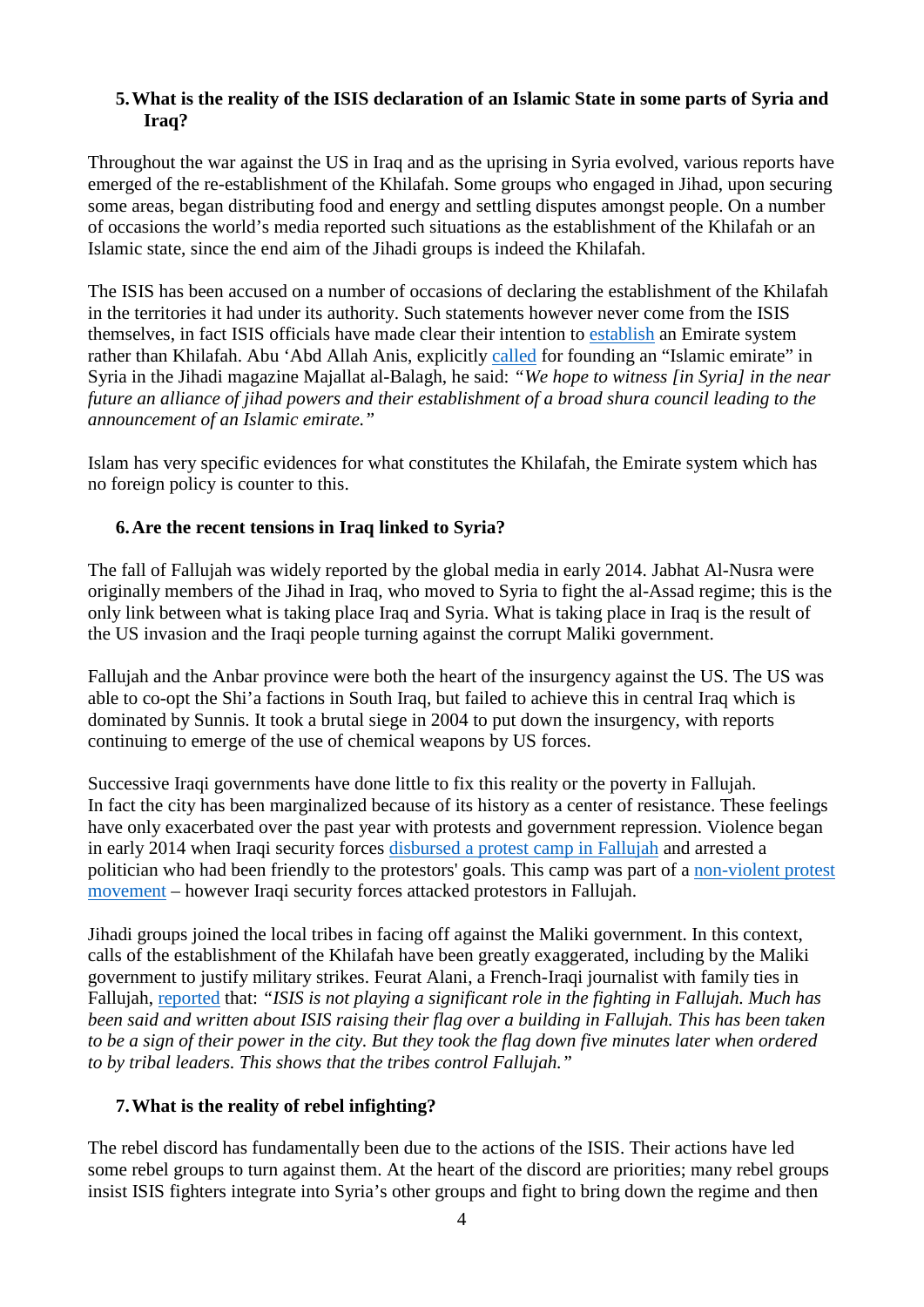establish Islam. The ISIS has been taking over areas including those under the control of other rebel groups and then governing them.

Tensions began when the ISIS entered Atareb looking to arrest an individual. The people of the town refused and insisted in setting up a Shari'ah court to settle the dispute. ISIS eventually kidnapped the individual concerned and his mutilated body was found dumped on the side of the road. This resulted in the people of the town turning against the ISIS. ISIS reinforcements were denied entry at the town's checkpoint in order to stop any further fitnah. This trail of events eventually led to fighting breaking out between ISIS and the brigade in charge of the checkpoint.

Throughout the summer of 2013, ISIS established areas of control in key terrains in northern and eastern Syria along the Turkish border, with a significant presence in towns such as Atmeh, al-Bab, Azaz, Manbij, and Jarablus. ISIS used such key terrain to control who and what can move in and out of Syria. At first, these clashes were scattered occurrences, but by October, Baghdadi's fighters had overreached by seizing the border town of Azaz and picking fights with fellow rebels all across northern Syria. At this point, many of the Islamic groups began to show their frustration and issued public rebukes to the group.

Then in December 2013 fighting erupted in several areas as activists across Syria demonstrated against the murder of Abu Rayyan, a commander from Ahrar al-Sham who had been tortured, mutilated and killed by the ISIS. The ISIS made limited attempts to explain its position and instead simply kept pushing other rebels on the ground and refused almost every proposal for arbitration and compromise.

As can be interpreted from the group's name, be it the 'Islamic State of Iraq' or the 'Islamic State of Iraq and Sham (Levant)', this group views itself as a political entity who is ruling over its territories. For ISIS, implementing Islam includes their understanding of the creed and as a result many have been accused of apostasy for taking different positions to them. Based on this, courts have been set up and any opposition to ISIS rule or verdicts has been viewed as rebellion and has seen individuals and groups punished with execution. With ISIS controlling a number of checkpoints leading into Turkey, many residents have complained of paying multiple tariffs to just shop for basic staple foods. ISIS is composed of fighters, who should be on the front lines facingoff against the regime, but many remain in rebel held territory running checkpoints, acting as judges and distributing resources. Rather than elect people from amongst the indigenous population, those best experienced in fighting are governing over people, and as a result maintaining cohesion has been through the gun.

Significant resources were dedicated against the ISIS at the expense of the al-Assad regime.

### **8.What is the reality of the rebel alliances under the banner of Islam?**

Two major alliances have been announced since the uprising began in Syria. The 'Islamic Alliance' was formed from eleven Syrian rebel organizations, according to [a statement](http://leuaaltawheed.com/%D8%A7%D9%84%D8%A8%D9%8A%D8%A7%D9%86-%D8%B1%D9%82%D9%85-1-%D8%AD%D9%88%D9%84-%D8%A7%D9%84%D8%A7%D8%A6%D8%AA%D9%84%D8%A7%D9%81-%D9%88-%D8%A7%D9%84%D8%AD%D9%83%D9%88%D9%85%D8%A9-%D8%A7%D9%84/) that Liwa al-Tawhid released in late September 2013. The new Islamic Alliance, included some of the most powerful factions from the FSA, the Syrian Islamic Front, and also Jabhat al-Nusra. Its aims were very clear to fight to establish an Islamic State with the Shari'ah as the source of governance in Syria.

A few days later an even more grandiose declaration emerged when at least 50 groups operating mainly around Damascus merged to form Jaish al-Islam; undermining the FSA's dominance in a section of the country where it had long been considered the strongest rebel force. They signed [a](http://www.joshualandis.com/blog/major-rebel-factions-drop-exiles-go-full-islamist)  [joint statement](http://www.joshualandis.com/blog/major-rebel-factions-drop-exiles-go-full-islamist) announcing that they did not recognize its National Coalition and affirmed Islam as the sole source of legislation.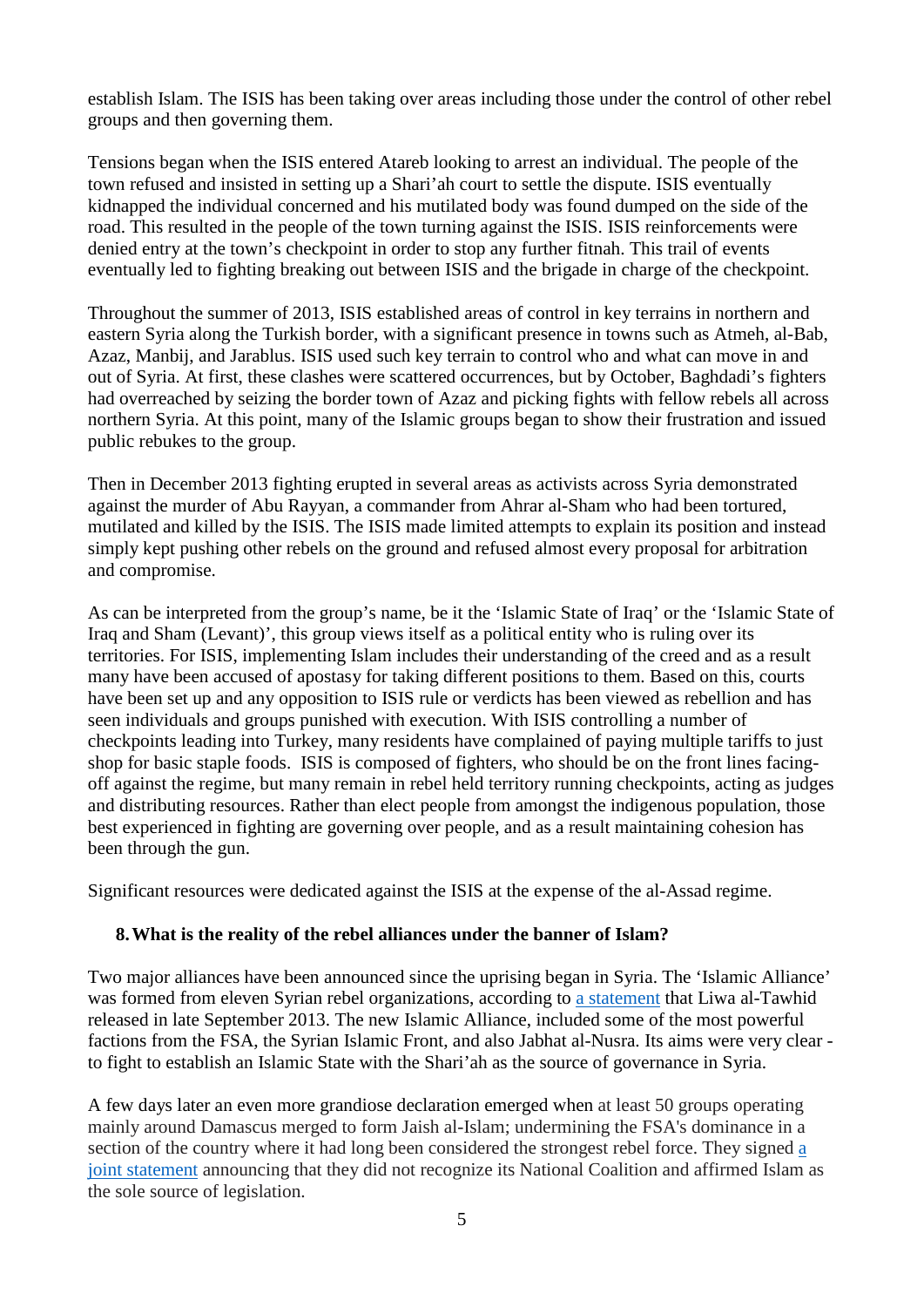Around 38-40 of the brigades or battalions mentioned in Jaysh al-Islam's statement were in fact already under the umbrella of Liwa al-Islam prior to the announcement. A number of major Islamic factions were however not included in the umbrella**.** Ahrar ash-Sham, Jabhat al-Nusrah, Suqur ash-Sham and the ISIS were not part of the move – more so – Ahrar ash-Sham and two other strong Islamic factions [withdrew](http://www.ahraralsham.com/?p=2857) from Jaysh al-Islam's logistical-operations room, citing that certain factions had a hegemony in decision making and thus played an arbitrary role. Saudi Arabia was [central](http://www.trust.org/item/20131001143727-5erqr/?source=shtw) to the merger, and Liwa al-Islam chief Zahran Alloush has a long and chequered history with Riyadh. This alliance was mainly one of sharing logistical supply lines rather than multiple groups becoming one unit.

### **9.Why has the regime failed to defeat the rebels?**

The strength of Bashar al-Assad's regime has really been a mirage; it was able to maintain its hegemony over the decades due to the fear it instilled in the people through its notorious secret services. Once this factor changed and the Ummah of Syria took up arms against the regime, Al-Assad's forces have struggled to defeat the uprising.

Most of the Syrian military infantry is composed of Sunni soldiers, who al-Assad does not trust and was thus unable to use them in the war. As a result al-Assad has relied primarily upon his elite units. What really crippled the regime was its attempts to conduct simultaneous operations on multiple fronts against rebel groups, which led to the army sustaining more losses than it could replenish. It relied on air assets to resupply besieged troops in Aleppo and Idlib because it lacked overland logistical lines connecting these outposts. As a result the regime gave up regaining most of the North of the country and just focused on Damascus and Homs in order to secure its supply lines.

The regime still has units fighting in Aleppo; it however lacks any capacity to launch a decisive operation to clear the city or destroy rebel forces. The amount of combat power the regime requires to secure and retain territory in the north is so high that it is not able to do so quickly and efficiently, and retaining terrain is now its main focus and challenge. One of its key strategies as a result has been carrying out mass atrocities, inflicting heavy casualties on civilians in order to relieve pressure and gain ground.

The Assad regime has also replenished its combat power by bringing Hizbullah into the war. It formed a National Defense Force comprised of local volunteers. Iran also provided full support to the regime, including senior advisors from the Iranian Revolutionary Guard Corps (IRGC). Iraqi Shi'a militias as well are fighting offensive operations [away from the Sayyida Zeinab shrine](http://jihadology.net/2013/07/20/hizballah-cavalcadeliwaa-ammar-ibn-yasir-a-new-shia-militia-operating-in-alepposyria) to which they had been initially deployed in 2012.

The decentralized nature of the rebel groups forced the regime to fight simultaneously across different fronts and this has been the main reason why after nearly three years, the regime has failed to defeat the rebels, despite conducting repeated massacres and using chemical weapons.

#### **10. Why have the rebels failed to overthrew the regime?**

Many rebel groups are small and do not deploy away from their home provinces. Throughout 2013, the exceptions were groups in large rebel coalitions, such as Suqur al-Sham and the Tawhid Brigades part of the Syrian Islamic Liberation Front (SILF) and Ahrar al-Sham and the Al-Haqq brigade in the Syrian Islamic Front (SIF). These coalitions have since disbanded, but the groups continue to organize and lead attacks involving multiple rebel groups under the banner of the Islamic Front.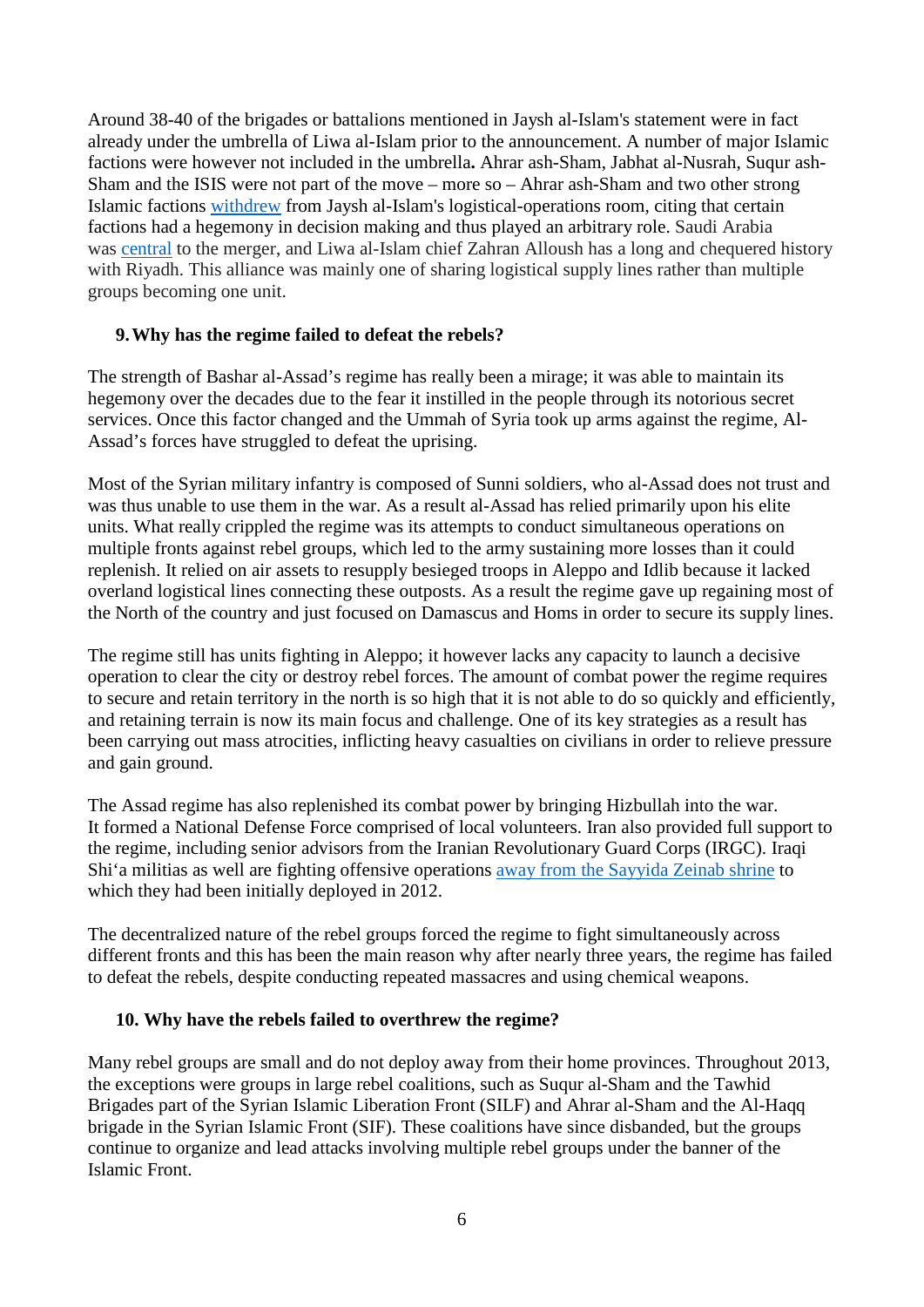The rebel groups also lack a national-level command and control system and has relied on a decentralized system which created multiple centers of gravity for the opposition, thus diversifying the risk of systemic collapse faced by rebel groups when the regime attacks on any given front. Rebel infighting, which escalated in January 2014, diminished the advantages gained from this dispersion.

The ISIS has focused its effort on carving out territory for itself in northeastern Syria, which is not aligned with the opposition's goal to defeat Assad's military. These distinct opposition campaigns are now much more prominent and have impacted attempts at leading a coordinated assault on Damascus, the seat of the regime.

### **11. What are the prospects of the re-emergence of the Khilafah?**

Syria's foreign minister, Walid Al-Moallem in a press conference in June 2013 confirmed what was at stake in the country and the region, he said: *"We know that those who plan evil for Syria and those who demand the establishment of the Islamic Khilafah state will not stop at the borders of Syria. So what we are currently doing is even defending Jordan, Lebanon and Turkey."*

There are two aspects to establishing Khilafah in Syria. One is the public opinion and second is the nation's capabilities. The rebel groups and the people of Syria have overwhelmingly made clear they want to replace the al-Assad regime with one based on Islam. Russian Foreign Minister Sergey Lavrov after the Geneva 2 Conference in an interview confirmed this to Vesti 24: *"there are conditions when all the Syrian patriots must understand what is more important: to fight on the side of those who want Syria to become the Khilafah or to unite and return their homeland the image that it was famous for centuries - namely, a multi-confessional, multi-ethnic, secular state in which all the people live comfortably. This issue will definitely be one of the principal at the Geneva Conference."*

The second aspect presents serious challenges in terms of the nation's capabilities. The nations in the Middle East were created to ensure they remain weak and under subjugation. It should be remembered throughout history, Syria's borders were much larger than they are today; Al-Sham consisted of Palestine, Lebanon, Jordan, Israel and parts of South Turkey.

Syria produces relatively modest quantities of oil and gas but the country's location is strategic in terms of energy transit. After oil processing the Syrian economy is dominated by agriculture. Northern Syria watered by the Euphrates has for most of Syria's recent history made it selfsufficient in agriculture. The bulk of the country's exports are agricultural based, the bulk of manufacturing is based on agro processing, a large share of trade and commerce is based on agriculture, and many services are also linked to agricultural production. Syria has very little indigenous defence industry to speak of, thus leaving the country reliant on foreign procurement of military weapons and systems. Considering all these factors, it would be quite challenging for Syria to survive as the Khilafah on its own. However in partnership or through integration with the surrounding nation, Syria can be a viable base for the promised return of the Khilafah, *inshaa Allah*. It should be kept in mind, when the Decree of Allah comes, all material obstacles can be overcome. Historically the most profound example was that of the first Islamic State established by Rasulullah (saw), in the isolated meagre deserts of Arabia, surrounded by the mighty Roman & Persian Empires. Yet the Khilafah within a short span of time was able to overcome these two empires and expanded across multiple continents. Hence, outward material considerations should not always be taken as a defining form of evaluation.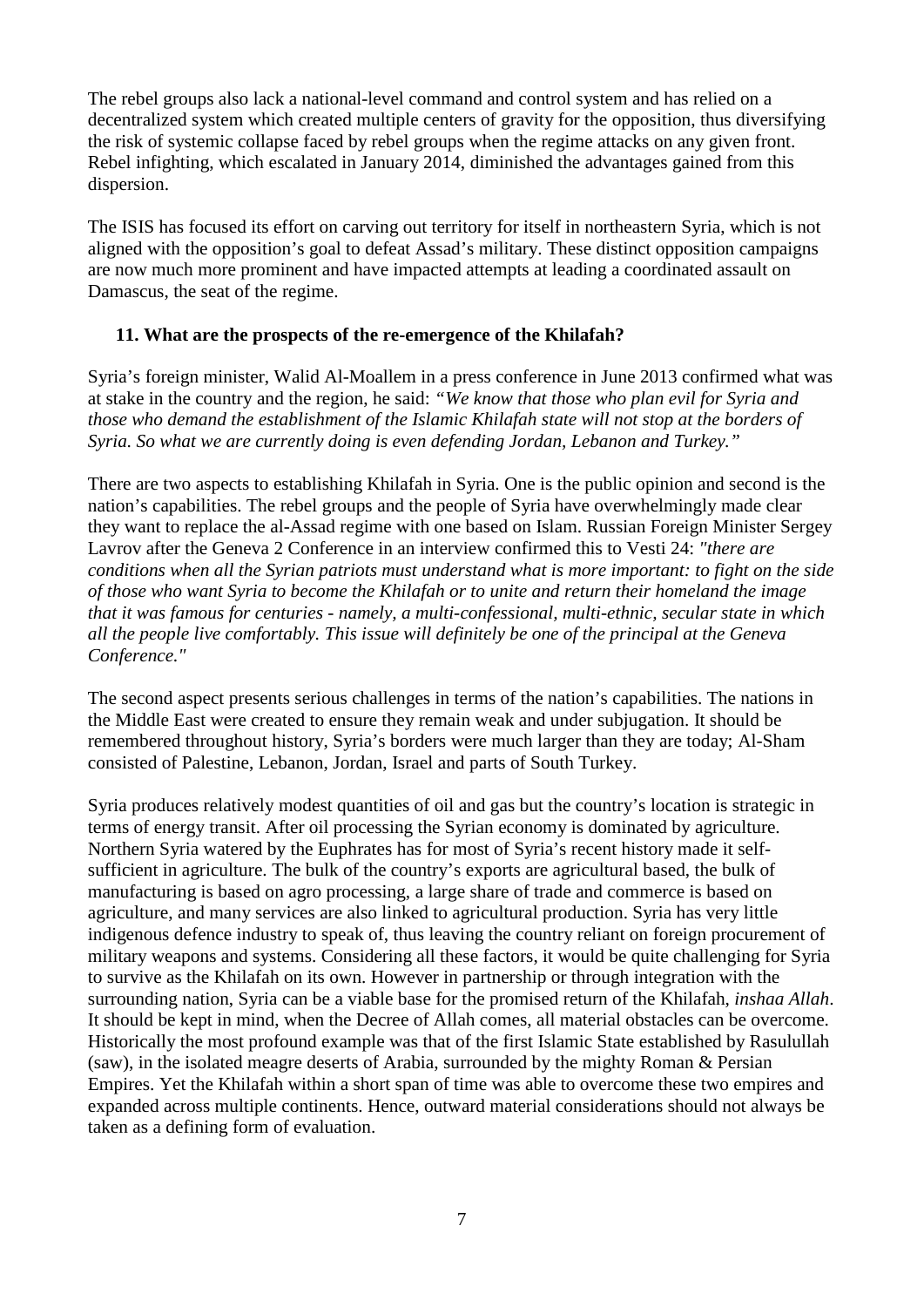## **12. Can the sectarian problem ever be resolved?**

The current architecture in the Muslim world was designed by the departing colonialists and in designing the region every care was taken to ensure that it remained reliant and subservient to foreign powers. One strategy employed by both Britain and France was to bring minorities to power, who would always rely on external help to remain in power.

David Fromkin, Professor and expert on Economic History at the University of Chicago, in his book: "A Peace to End All Peace: Creating the Modern Middle East"*,* encapsulated the strategy: *"Massive amounts of the wealth of the old Ottoman Empire were now claimed by the victors. But one must remember that the Islamic empire had tried for centuries to conquer Christian Europe and the power brokers deciding the fate of those defeated people were naturally determined that these countries should never be able to organize and threaten Western interests again. With centuries of mercantilist experience, Britain and France created small, unstable states whose rulers needed their support to stay in power. The development and trade of these states were controlled and they were meant never again to be a threat to the West. These external powers then made contracts with their puppets to buy Arab resources cheaply, making the feudal elite enormously wealthy while leaving most citizens in poverty."*

In Syria specifically the French looking to maintain its influence brought the Nusayris (Alawis) to power, who formed little more than 10% of the nation's population. With a minority ruling over the majority and after centuries of being marginalised, the Alawi leadership dominated by the al-Assad family ruled with brutal force oppressing the Muslim majority. This type of rule typically institutionalizes differences and views other sects as inferior.

Resolving this scenario requires first and foremost the removal of the regime that maintains such a system and its replacement with an alternative system, which from a ruling perspective views all its inhabitants as citizens rather than Sunni, Shi'a etc. Most differences amongst the Ummah are not necessarily political but legislative, for which Islam provides a detailed framework. This framework is what led to the development of Fiqh and Usool throughout history. It is when such legal issues turn to political differences and then with no practical way to resolve them that sectarianism raises its ugly head.

### **13. What is the West's strategy in the country?**

Former US ambassador to Syria Ryan Crocker outlined the [West's strategy:](http://www.middle-east-online.com/english/?id=61768) *"We need to come to terms with a future that includes Assad - and consider that as bad as he is, there is something worse.*" Gathering the different factions in Switzerland in the Geneva 2 conference in late January 2014 was with this mentality in mind. However the West has struggled in cultivating an opposition that has influence on the ground in Syria who will then negotiate with the al-Assad regime in a transitional government, and ultimately share power with him and his cronies.

The Free Syrian Army (FSA) has been completely out-classed and out-gunned by various Islamic alliances, and the National Coalition (NC) spends more time in Washington, London and Paris then it does in Syria. Its armed wing, the Supreme Military Council (SMC) was humiliated in December 2013 after receiving months of training, diplomatic support and aid from the West; the Free Syrian Army's command lost control of its headquarters and supply depots in northern Syria to the Islamic Front.

The West's strategy in cooperation with the countries in the region is to weaken who they view as radical factions, who have been extremely successful by diverting their attention against the regime through rebel infighting.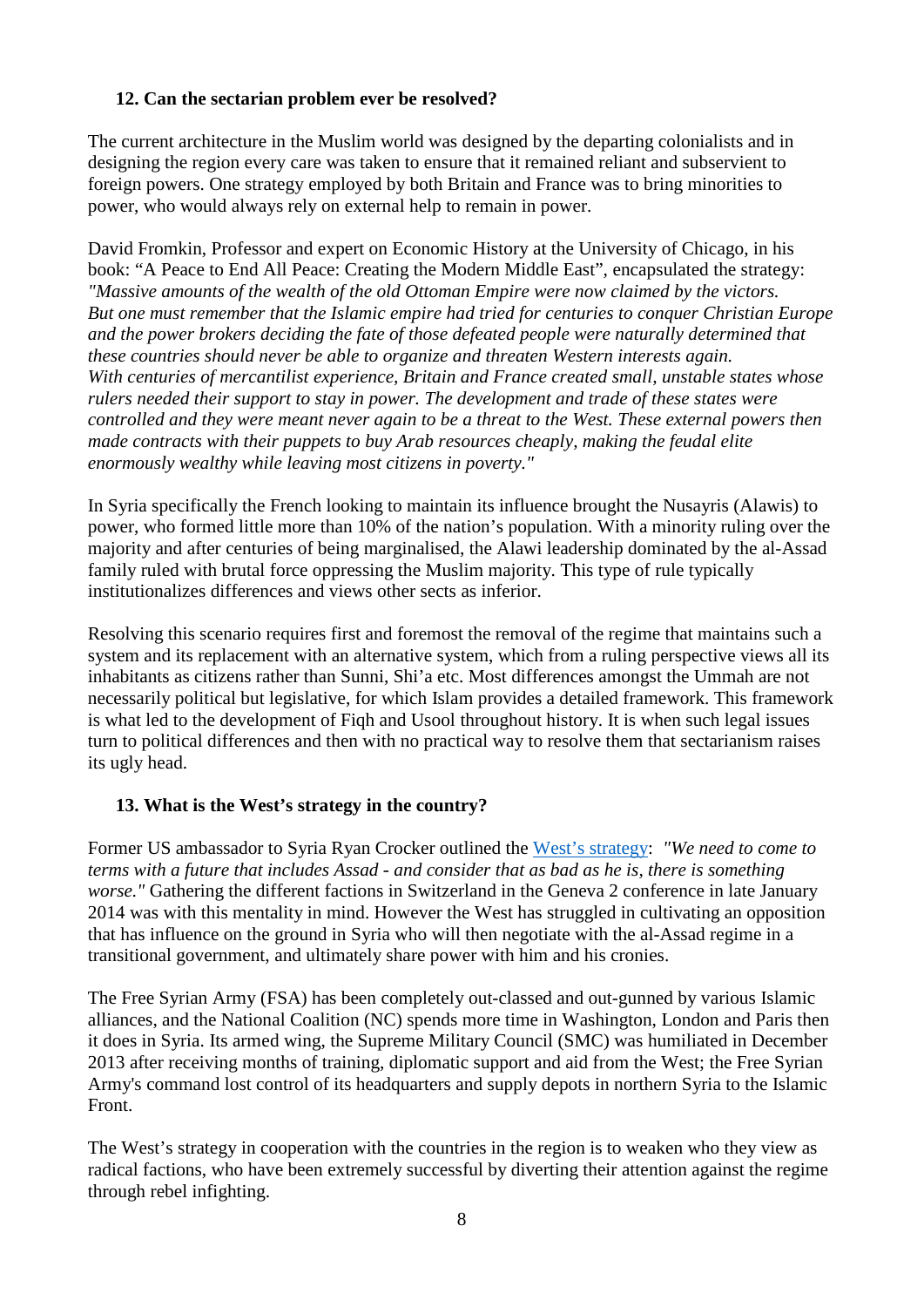As many of the rebel groups individually are very small; the West through Saudi Arabia, Turkey, Qatar and Jordan are looking to weaken the Islamic groups through absorbing them into larger alliances which weakens their capabilities.

With the other groups a strategy of infiltration appears to be the tactic in order to weaken them. This was a similar strategy to what was pursued in Iraq.

The Geneva conferences also aim to exploit the gaps in infighting between rebel groups through demarcating between the rebel groups both politically and militarily and through assigning them labels of "moderate" and "radical" to further widen the divisions. In this way the West can absorb and utilize the moderates in its roadmap and isolate and exclude the radicals.

### **14. What is the role of the surrounding Muslim Nations?**

Whether it is Iran, Saudi Arabia, Turkey, Jordan or Qatar, all these Muslim nations are mere pieces on a chessboard, owned and managed by the US. Despite numerous meetings, conferences and summits the Muslim countries are not presenting any solutions other than executing those developed in London, Paris and Washington.

**Saudi Arabia's** role has been to provide arms to the rebels in order to create a relationship of dependency. Saudi Arabia is now the main country financing and arming the rebels. Saudi Arabia does have its own aim to counter Iran's influence in Syria, and as a result financed the large purchase of infantry weapons, such as Yugoslav-made recoilless guns and the M79 Osa, an antitank weapon, from Croatia via shipments shuttled through Jordan.

**Turkey** has played a central role in housing and building America's strategy of bringing loyal new faces to negotiate with the regime. Turkey trained defectors of the Syrian Army in its territory, and in July 2011 a group of them announced the birth of the Free Syrian Army under the supervision of Turkish military intelligence. Turkey has housed the leadership of the FSA, and South Turkey has been used to smuggle weapons into Syria.

**Qatar** had funded the Syrian rebellion with [as much as \\$3 billion](http://www.ft.com/cms/s/0/86e3f28e-be3a-11e2-bb35-00144feab7de.html) as the uprising has evolved. Like Saudi Arabia, [Qatar has danced to the tunes of the West](http://www.revolutionobserver.com/2012/11/the-qatar-deception.html?q=syria) in cobbling together a loyal opposition. Qatar has not proposed any new solutions to the regions problems but taken part in implementing, hosting, organizing and bringing the various parties in the conflict together. All the groups and factions Qatar supports and provides sanctuary to are hostile to the US. Qatar was in fact at the forefront in all the strategies by the EU for Syria.

**Jordan** has not deviated from its historical role of supporting Western aims in the region. After a joint military exercise in June 2013, the US left troops, F-16 fighters and Patriot missile batteries deployed in the country. However Jordan's main role has been to house the CIA and US Special Forces who have been training Syrian rebels fighting in the south of the country. Jordan has also been one of the main routes through which weapons into Syria travel. Like Qatar, Jordan is central to managing the flow of arms to the right western friendly moderate rebel groups.

**Iran** has played a direct role in arming, funding and propping up the al-Assad regime. The Iranian regime maintains close ties with the Syrian leadership in order to act as a bloc in the region; these ties included military, economic and political ties. Iran has transferred significant weaponry to prop up the al-Assad regime and provided oil and gas at reduced prices due to the lack of energy reserves in Syria. When the al-Assad regime was on the verge of collapse, Iran intervened and came to the rescue through deploying its Revolutionary Guards (IRGC).